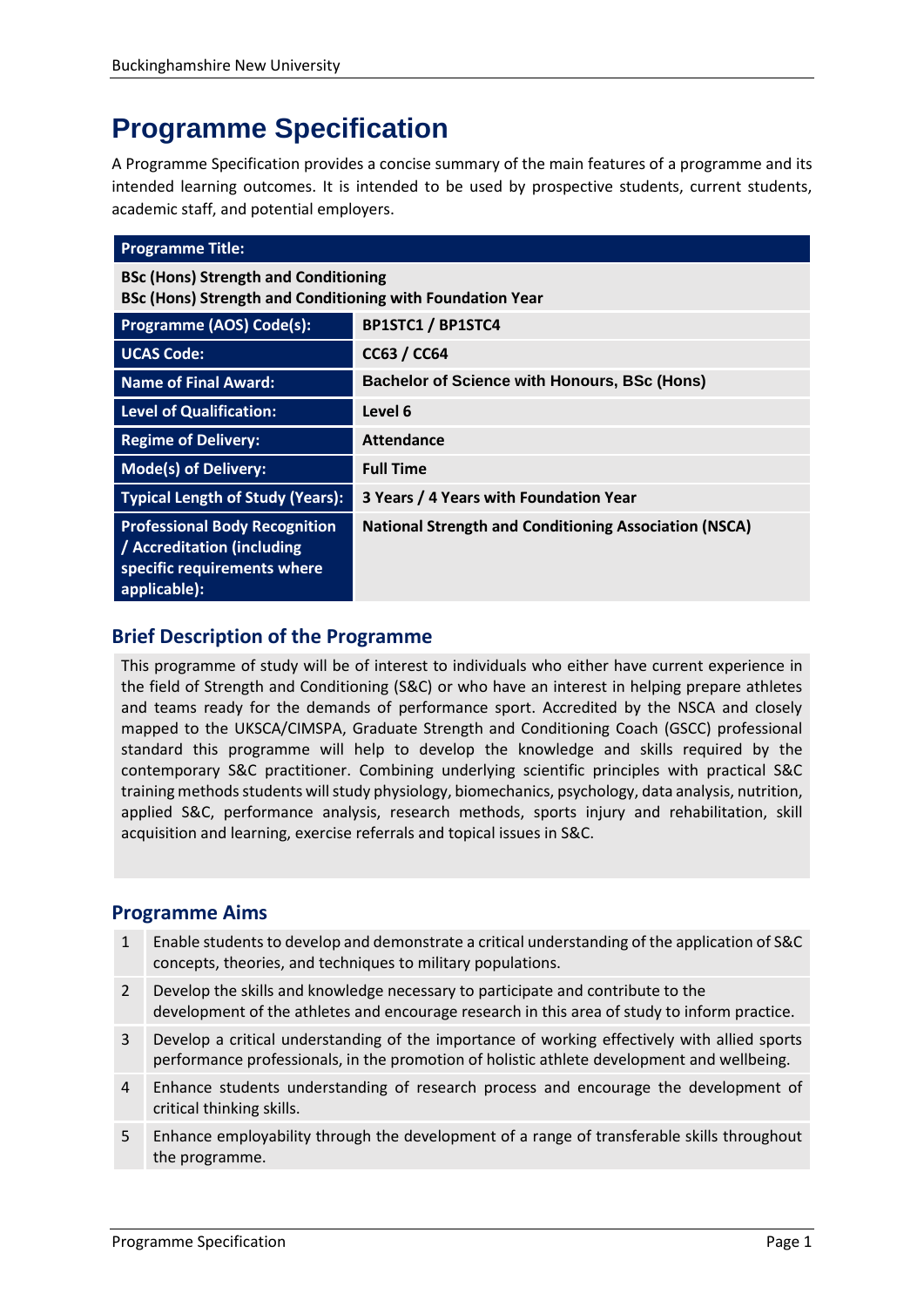# **Programme Learning Outcomes**

The Bucks Graduate Attributes focus on the development of innovative leaders in professional and creative capacities, who are equipped to operate in the 21st Century labour market and make a positive impact as global citizens. The attributes are developed through the programme.

#### **ID Learning Outcome**

On successful completion of the programme a graduate will be able to:

#### **Graduate Attribute: Knowledge and its application (K)**

- K1 Demonstrate a critical understanding of key concepts, theories, and techniques which underpin effective S&C practice.
- K2 Critically evaluate physiological; biomechanical and psychological concepts and theories and apply them in the context of S&C practice.
- K3 Demonstrate an ability to conduct laboratory and field-based testing procedures and use the data gathered to evaluate health, wellbeing, and human performance capabilities.
- K4 Safely and effectively coach a wide range of S&C training methods including movement skills, weightlifting, resistance, plyometric, speed, agility, aerobic and anaerobic training.

#### **Graduate Attribute: Creativity (C)**

- C1 Apply S&C theories, concepts, and techniques to develop creative, evidence-based S&C training programmes.
- C2 Evaluate the mechanism of common sports injuries and develop appropriate exercise rehabilitation interventions.

#### **Graduate Attribute: Social and ethical awareness and responsibility (S)**

- S1 Demonstrate a critical level of understanding of the core competencies, knowledge, and professional standard requirements of the contemporary S&C practitioner (i.e. UKSCA, NSCA).
- S2 Develop a critical understanding as to the importance of working effectively with allied medical and sports professionals, in the promotion of health, wellbeing and performance enhancement.

#### **Graduate Attribute: Leadership and self-development (L)**

- L1 Independently compose an appropriate research question, or aim, which may contribute toward a solution to an identified problem.
- L2 Formulate, justify, and implement an effective methodology that addresses the research question or aim using primary and/or secondary data.
- L3 Critically appraise and apply scientific knowledge from a range of sport science disciplines to arrive at and communicate an independent evidence-based approach to S&C practice.

### **Programme Structure**

Programmes are structured in stages. The number of stages will vary depending on the mode (e.g. full-time, part-time), duration and location of study which will be detailed in the Programme Handbook.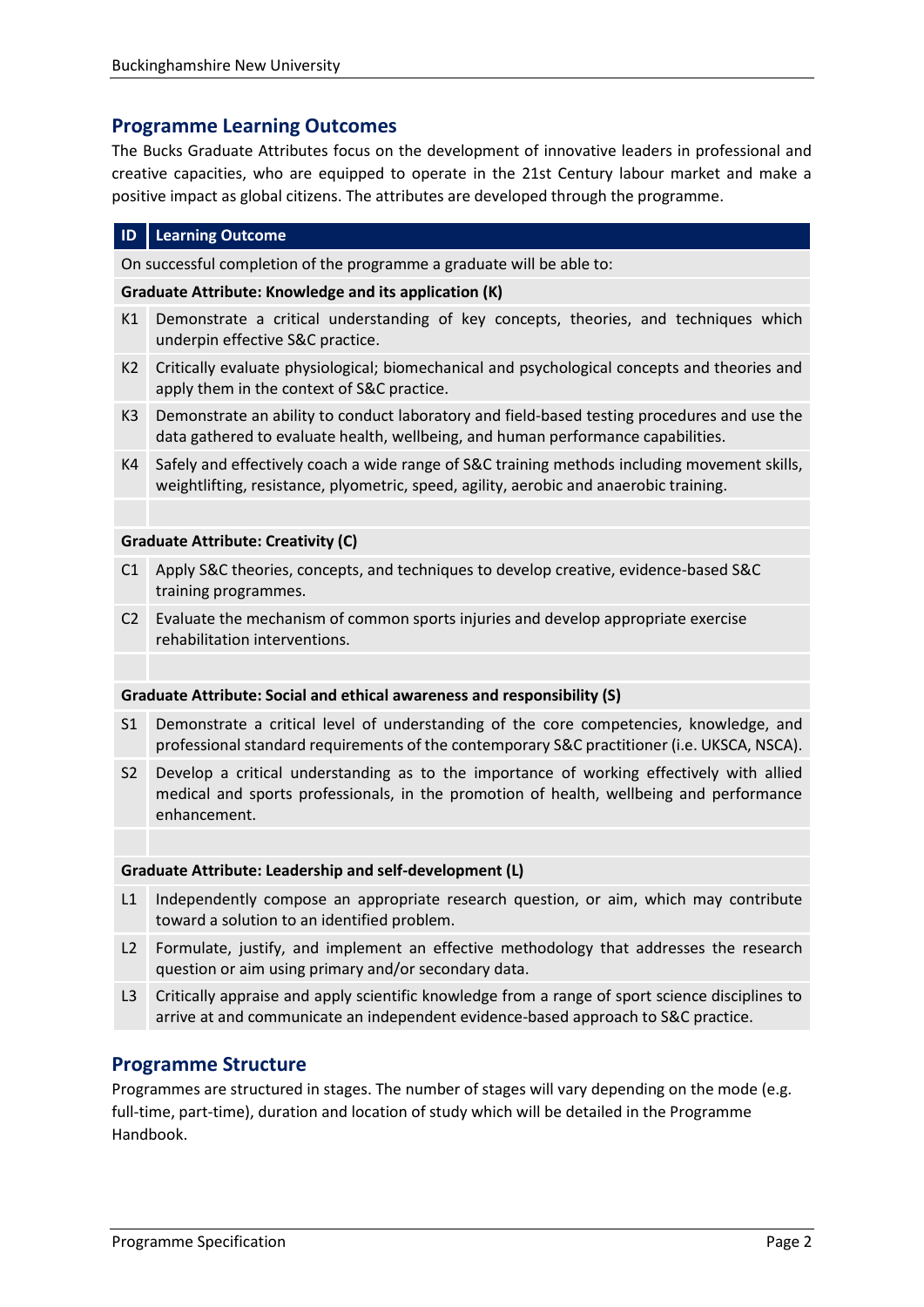Modules are set at a specific academic level and listed as either core (compulsory) or optional. The level indicates the relative academic difficulty which will increase through the programme. Passing modules will reward you with academic credit. The amount of credits will depend on the complexity of the module and the level of effort required, which is measured in 'notional learning hours'.

Our **Academic Advice webpages** provide more information on the structure of taught awards offered by the University.

*Please note: Not all option modules will necessarily be offered in any one year. Other option modules may also be introduced at a later stage enabling the programme to respond to sector developments.*

| Code         | <b>Module Title</b>                                                     | <b>Credit</b> | Core /<br><b>Option</b> | <b>Compensable</b><br>  (Normally<br>Yes) |
|--------------|-------------------------------------------------------------------------|---------------|-------------------------|-------------------------------------------|
| <b>FY026</b> | Knowledge<br><b>Success</b><br>for<br>Preparing<br>and<br>Creativity    | N/A           |                         | Yes                                       |
| <b>FY027</b> | Preparing for Success Self-development and<br>Responsibility            | N/A           | C                       | Yes                                       |
| <b>FY028</b> | <b>Inquiry Based Learning</b>                                           | N/A           | C                       | Yes                                       |
| FY012        | Development<br><b>Introduction</b><br>and<br>Sport<br>to<br>Performance | N/A           | C                       | Yes                                       |

### **Foundation Year**

### **Level Four**

| Code         | <b>Module Title</b>                                             | <b>Credit</b> | Core /<br><b>Option</b> | <b>Compensable</b><br>(Normally<br>Yes) |
|--------------|-----------------------------------------------------------------|---------------|-------------------------|-----------------------------------------|
| SL411        | Introduction to<br>Coaching<br>Theory<br>An.<br>and<br>Practice | 15            | C                       | <b>Yes</b>                              |
| <b>SL468</b> | Introduction to Health Physiology                               | 15            | $\mathsf{C}$            | <b>Yes</b>                              |
| SL419        | <b>Foundations of Exercise Physiology</b>                       | 15            | C                       | <b>Yes</b>                              |
| SL450        | Data Analysis in Sport and Exercise                             | 15            | $\mathsf{C}$            | Yes                                     |
| SL421        | <b>Foundations of Biomechanics</b>                              | 15            | C                       | <b>Yes</b>                              |
| <b>SL470</b> | Foundations of Sport and Exercise Psychology                    | 15            | C                       | Yes                                     |
| SL435        | <b>Fundamentals of Strength and Conditioning</b>                | 15            | C                       | Yes                                     |
| SL457        | Human Anatomy                                                   | 15            | C                       | Yes                                     |

#### **Level Five**

| Code         | <b>Module Title</b>                | <b>Credit</b> | Core / Compensable<br>Option (Normally Yes) |
|--------------|------------------------------------|---------------|---------------------------------------------|
| SL519        | Coaching and Athlete Development   | 15            | Yes                                         |
| SL520        | Research in Sport and Exercise     | 15            | Yes                                         |
| <b>SL525</b> | <b>Applied Exercise Physiology</b> | 15            | Yes                                         |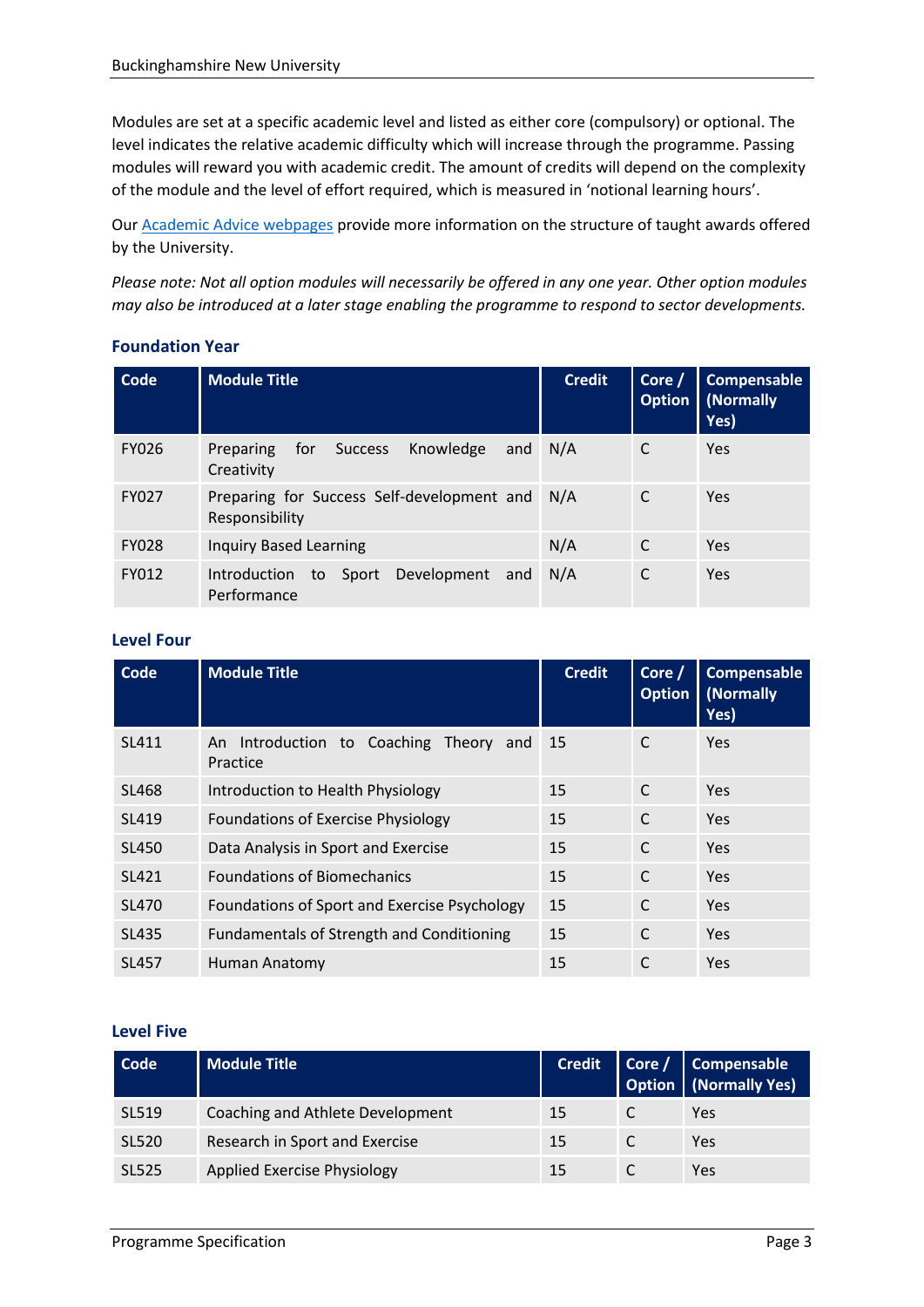| <b>SL528</b> | <b>Sports Nutrition</b>                | 15 | Yes |
|--------------|----------------------------------------|----|-----|
| <b>SL572</b> | <b>Applied Biomechanics</b>            | 15 | Yes |
| SL531        | Performance Analysis in Sport          | 15 | Yes |
| SL532        | Applied Sport & Performance Psychology | 15 | Yes |
| SL566        | Applied Strength and Conditioning      | 15 | Yes |

### **Level Six**

| <b>Code</b> | <b>Module Title</b>                         | <b>Credit</b> | Cor <sub>e</sub><br><b>Option</b> | <b>Compensable</b><br>(Normally Yes) |
|-------------|---------------------------------------------|---------------|-----------------------------------|--------------------------------------|
| SL615       | <b>Contemporary Coaching Issues</b>         | 15            | C                                 | Yes                                  |
| SL620       | <b>Research Dissertation</b>                | 30            | C                                 | <b>No</b>                            |
| SL627       | Sports Injury and Rehabilitation            | 15            | C                                 | Yes                                  |
| SL629       | <b>Exercise Referrals</b>                   | 15            | C                                 | Yes                                  |
| SL653       | Skill Acquisition and Learning in Sport     | 15            | C                                 | Yes                                  |
| SL673       | <b>Advanced Strength and Conditioning</b>   | 15            | C                                 | Yes                                  |
| SL674       | Topical Issues in Strength and Conditioning | 15            | C                                 | Yes                                  |

# **Learning and Teaching Activities**

Please see the **Academic Advice pages** for a description of learning and teaching activities that are recognised by the University. Detailed information on this specific programme is outlined below:

A range of specific learning and teaching mechanisms that will be use in the programme are outlined below:

**Seminars:** Enable open discussion, contribution by lecturers and practitioners. Students will be enabled to practice the articulation of ideas, questions, test their knowledge and listen to other's points of view, thus enabling their critical thinking abilities to develop.

**Lectures:** Provide information and opportunities for the visual presentation of ideas, concepts, and theories. Students may be involved in interactive activities which have some of the characteristics of seminars listed above.

**Practical/Laboratory Sessions:** Students will work in small groups that aim to develop collaborative and communication skills, networking, sharing, and supporting each other to learn and acquire vocational experience of tests and procedures conducted in laboratory and field settings.

**Self-Directed Study:** Develops students' independent working, autonomy, and self-awareness. The ability to manage projects, manage time and identify own learning needs supported by formal and informal learning opportunities throughout the course. Self-directed study is key to successfully managing and achieving the course learning outcomes. The Learning Development Unit (LDU) is available to support students with learning difficulties and those wishing to enhance their study skills.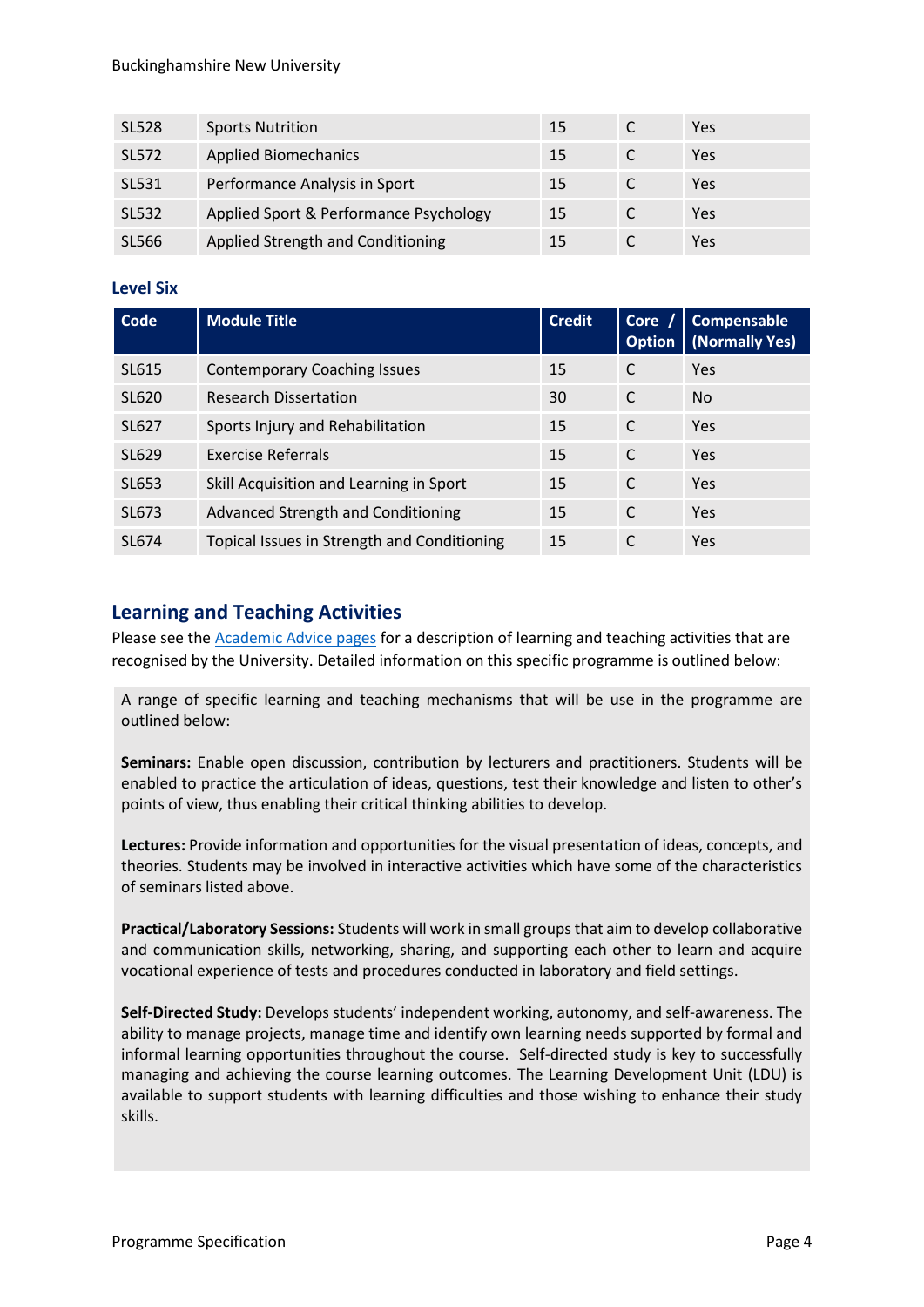**Tutorials:** Both individual and in small groups help to focus students on evaluating their own work and identifying directions for study and research. Lecturers will question and advise students, presenting alternatives and challenging decisions, in order to help students to realise their full potential and to develop critical and evaluative skills.

**PlacementPlus:** In order to enhance students' transition into highly skilled graduate level employment, this programme has been mapped to the PlacementPlus framework at levels, 4, 5 & 6. At all stages throughout the programme, the PlacementPlus framework provides opportunities for students to make links between career success and academic and subject-knowledge development. At Foundation Year and Level 4, PlacementPlus will be delivered centrally by appropriately qualified teams within the Directorate for Student Success. At Levels 5 and 6, in which the focus is on the application and creation of knowledge in specific professional contexts, PlacementPlus will be delivered as an integral part of the programme curriculum.

### **Additional Course Costs**

There are costs associated with all studies, additional to the tuition fee, which require consideration, when planning and budgeting for expenditure. Costs are indicative and for the total length of the course shown unless otherwise stated and will increase with inflation; depending on the programme they may include equipment, printing, project materials, study trips, placement activities, DBS and/or other security checks.

All core texts will be in the library for students to borrow for free, and wherever possible texts on reading lists will also be purchases in the library. Students may be required to purchase texts and journals to support their study programme. The average cost of books for students studying on a degree course is assumed as £100 per year.

Potential additional course costs may include the following optional elements:

- Overseas Work Placement to the United States (2019/20 £2500)
- UKSCA Associative membership (2019/2020 £60)
- NSCA Student membership (2019/20 £50)

### **Contact Hours**

1 unit of credit is the equivalent of 10 notional learning hours. Full time undergraduate students' study 120 credits (1200 hours) and full-time postgraduate students' study 180 credits (1800 hours) per year or 'stage' of the course.

| <b>Course Stage</b> | <b>Scheduled Activities</b><br>(Hours) | <b>Guided Independent</b><br><b>Study (Hours)</b> | <b>Placement / Study</b><br><b>Abroad / Work Based</b><br><b>Learning (Hours)</b> |
|---------------------|----------------------------------------|---------------------------------------------------|-----------------------------------------------------------------------------------|
| <b>Year One</b>     | 325                                    | 875                                               |                                                                                   |
| Year Two            | 352                                    | 836                                               | 12                                                                                |
| <b>Year Three</b>   | 259                                    | 914                                               | 27                                                                                |
| <b>Total</b>        | 936                                    | 2625                                              | 39                                                                                |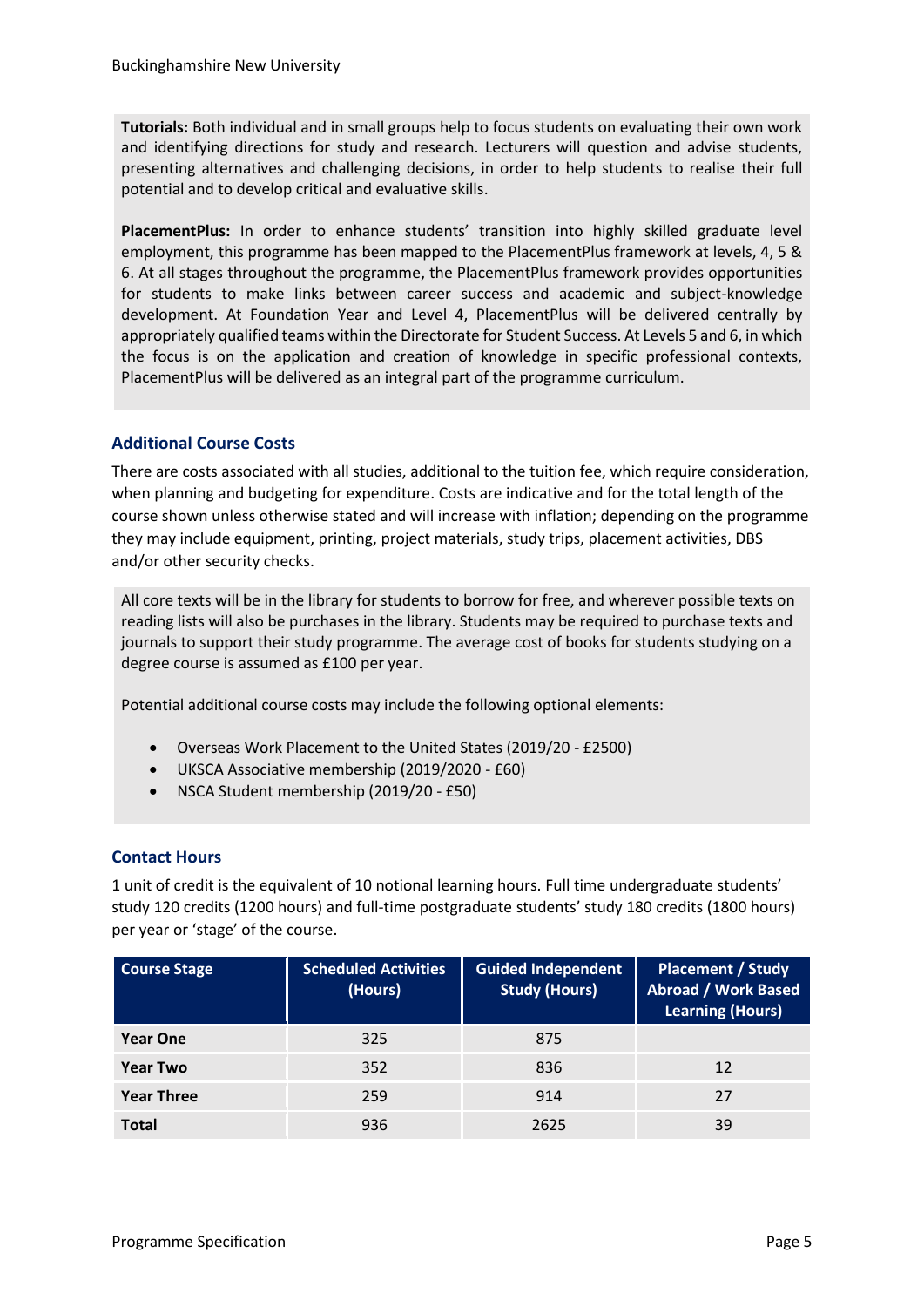# **Assessment Methods**

The [Assessment and Examination webpages](https://bucks.ac.uk/students/academicadvice/assessment-and-examination) provide further information on how assignments are marked and moderated, including a description of assessment activities. These also include further information about how feedback on assessed work is provided to students, including our commitment to ensure this is provided to students within 15 working days (the 'three-week turnaround').

The majority of modules within this programme will have only one summative assessment element which will be either a written essay, report, presentation and/or viva. Several of the more applied modules will also have a second practical summative assessment point. All summative assessments will be mapped to the programme specification and individual module descriptor learning outcomes.

### **Classification**

**Calculation of final award: Level 5 - 33% / Level 6 – 67%**

For full details of assessment regulations for all taught programmes please refer to our [Results](https://bucks.ac.uk/students/academicadvice/results)  [webpages.](https://bucks.ac.uk/students/academicadvice/results) These include the criteria for degree classification.

# **Admissions Requirements**

Please see the [Application webpages](https://bucks.ac.uk/applying-to-bucks) for more information on how to apply, including a statement on how we support students from a variety of backgrounds. Please also see our general entry [requirements](https://bucks.ac.uk/applying-to-bucks/general-entry-requirements) for taught programmes. Applicants who do not meet our published entry requirements are encouraged to contact our admissions team for further advice and guidance.

### **Typical applicant profile and any programme-specific entry requirements**

**No**

Applicants should have a qualification at Level 3, to demonstrate the ability to study in the academic environment. Study at A level in PE or Biology and /or BTEC courses in sport & exercise science is desirable. Students are likely to enjoy active learning and 'hands-on' experiences during their undergraduate programme. The entry criteria are flexible, realistic and recognise a range of prior qualifications and experience. Accreditation of prior learning (APEL) will be considered in case of mature students wishing to embark on the programme without formal level 3 qualifications.

**Do applicants required a Disclosure and Barring Service (DBS) Check?**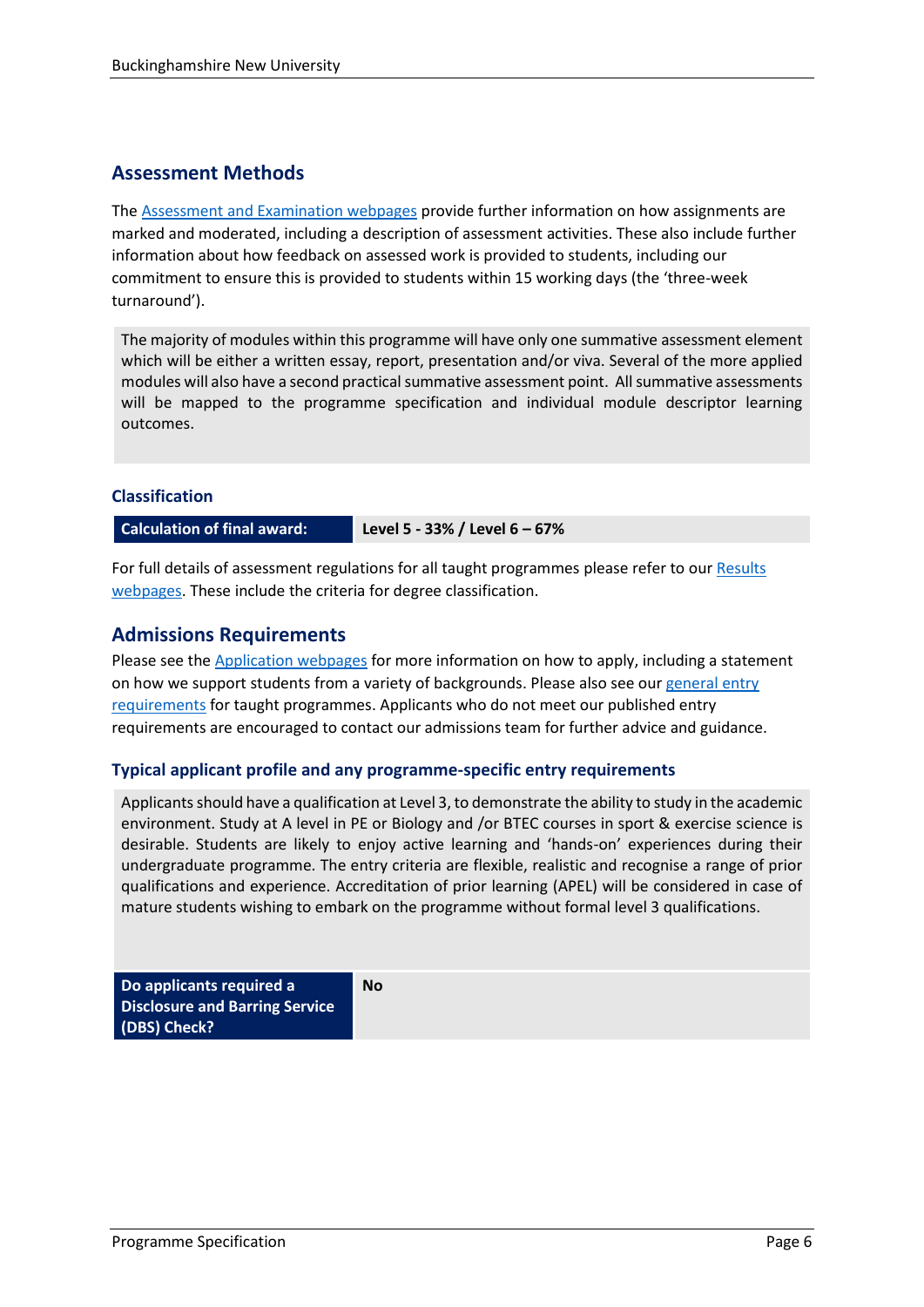### **Opportunities for students on successful completion of the programme**

Upon competition of this programme graduates will encouraged to sit the UKSCA accreditation assessment and the NSCA Certified Strength and Conditioning Specialist (CSCS) exam. In addition, graduates will also be well placed to work in the field of strength and conditioning in a range of environments, such as the military, national governing bodies of sport, professional sports teams, national institutes of sport, and private sports science providers. Students who graduate with a 1<sup>st</sup> or 2<sup>nd</sup> class BSc (Hons) will also be well prepared for postgraduate study at MSc level.

### **Recognition of Prior Learning**

Previous study, professional and / or vocational experiences may be recognised as the equivalent learning experience and permit exemption from studying certain modules. Please refer to our Credit [Accumulation webpages](https://bucks.ac.uk/students/academicadvice/managing-your-studies/credit-accumulation) for further guidance.

# **Student Support**

During the course of their studies, students will be supported in the following ways:

- At the start of their studies all students will receive a full **induction** to the programme which will include introduction to the staff responsible for delivering the course, and access to library and IT facilities
- The **Programme Handbook** will outline the exact nature of the course and how it is structured, including the availability of option modules
- Each student will be allocated a **Personal Tutor** who will support their academic development, be able to advise and guide them with their studies and, where necessary, give advice on study options
- Students will be able to access our full range of **support services**, including the Learning Development Unit for skills and study support, the Library, the Careers and Employability Team, Student Finance Team, Accommodation and Counselling Services

### **Programme specific support (if applicable)**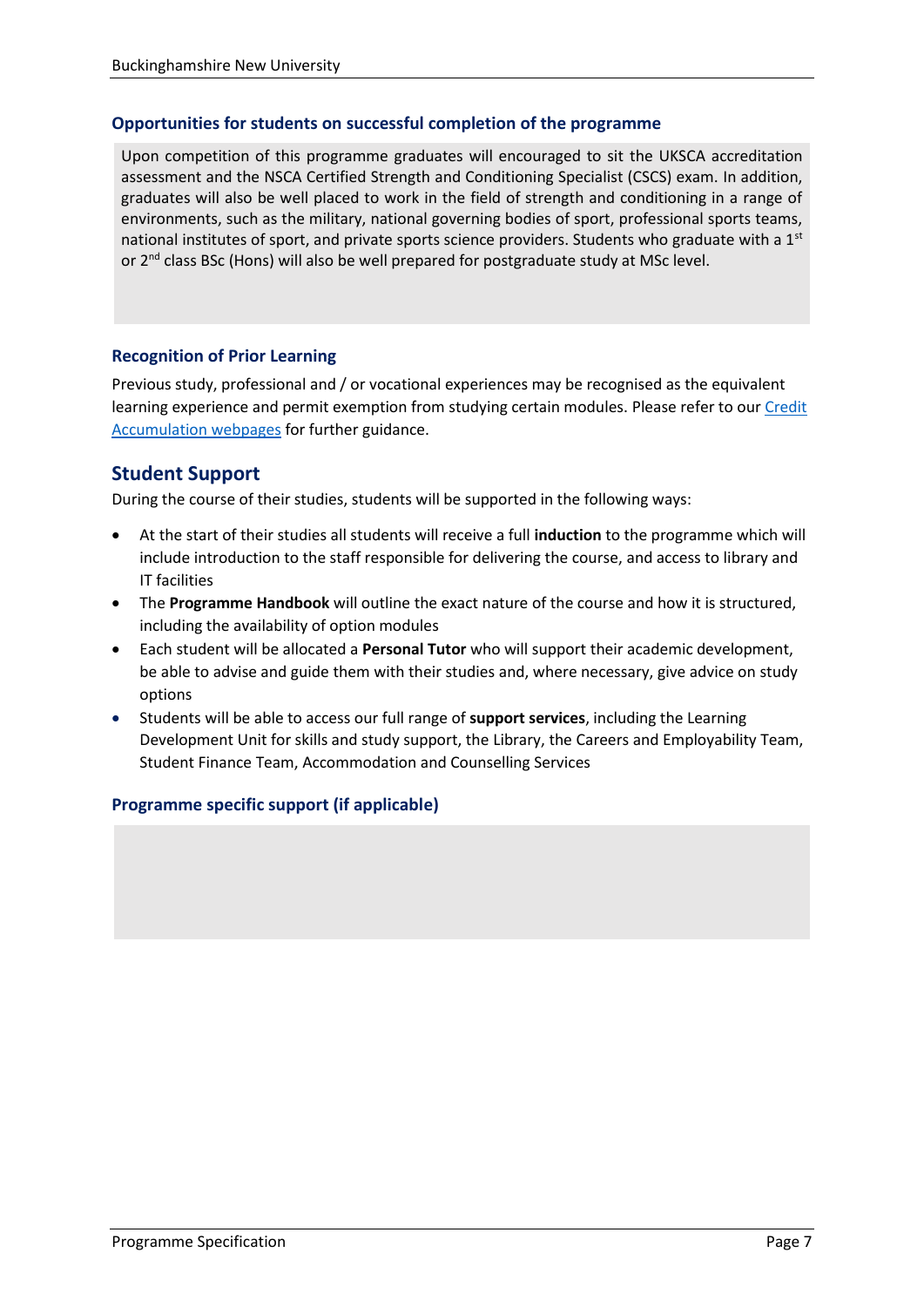# **Appendices**

### **Quality Assurance**

| <b>Awarding Body:</b>                                                 | <b>Buckinghamshire New University</b>                                                                                                   |
|-----------------------------------------------------------------------|-----------------------------------------------------------------------------------------------------------------------------------------|
| Language of Study:                                                    | <b>English</b>                                                                                                                          |
| <b>QAA Subject Benchmark</b><br>Statement(s):                         | Hospitality, Sport, Leisure and Tourism (2019)                                                                                          |
| <b>Assessment Regulations:</b>                                        | Academic Assessment Regulations, accessible via the<br><b>Academic Advice webpages</b><br>(https://bucks.ac.uk/students/academicadvice) |
| Does the Fitness to Practise<br>procedure apply to this<br>programme? | <b>No</b>                                                                                                                               |
| <b>Ethics Sub-committee</b>                                           |                                                                                                                                         |
| Date Published / Updated:                                             | September 2020, April 2021                                                                                                              |

### **Other awards available on programme (Exit Qualifications)**

Please refer to the *Academic Qualifications Framework* for Exit Qualifications recognised by the University and credit and module requirements.

| Name of Exit Qualification:                           | <b>Certificate of Higher Education (CertHE)</b> |
|-------------------------------------------------------|-------------------------------------------------|
| <b>Full name of Qualification</b><br>and Award Title: | <b>Certificate in Strength and Conditioning</b> |
| <b>Credits requirements:</b>                          | <b>120 Credits</b>                              |
| Module requirements:                                  | ALL 120 Credits at Level 4                      |
| Learning Outcome                                      |                                                 |

Develop a critical understanding of key concepts, theories, and techniques which underpin effective strength and conditioning (S&C) practice.

Critically evaluate physiology; biomechanical and sport psychology concepts and theories and apply them in the context of S&C practice.

| Name of Exit Qualification:                           | <b>Diploma of Higher Education (DipHE)</b>                      |
|-------------------------------------------------------|-----------------------------------------------------------------|
| <b>Full name of Qualification</b><br>and Award Title: | Diploma in Strength and Conditioning                            |
| <b>Credits requirements:</b>                          | 240 Credits                                                     |
| <b>Module requirements:</b>                           | ALL 120 Credits at Level 4<br><b>ALL 120 Credits at Level 5</b> |

#### **Learning Outcome**

Develop a critical understanding of key concepts, theories, and techniques which underpin effective strength and conditioning (S&C) practice.

Critically evaluate physiology; biomechanical and sport psychology concepts and theories and apply them in the context of S&C practice.